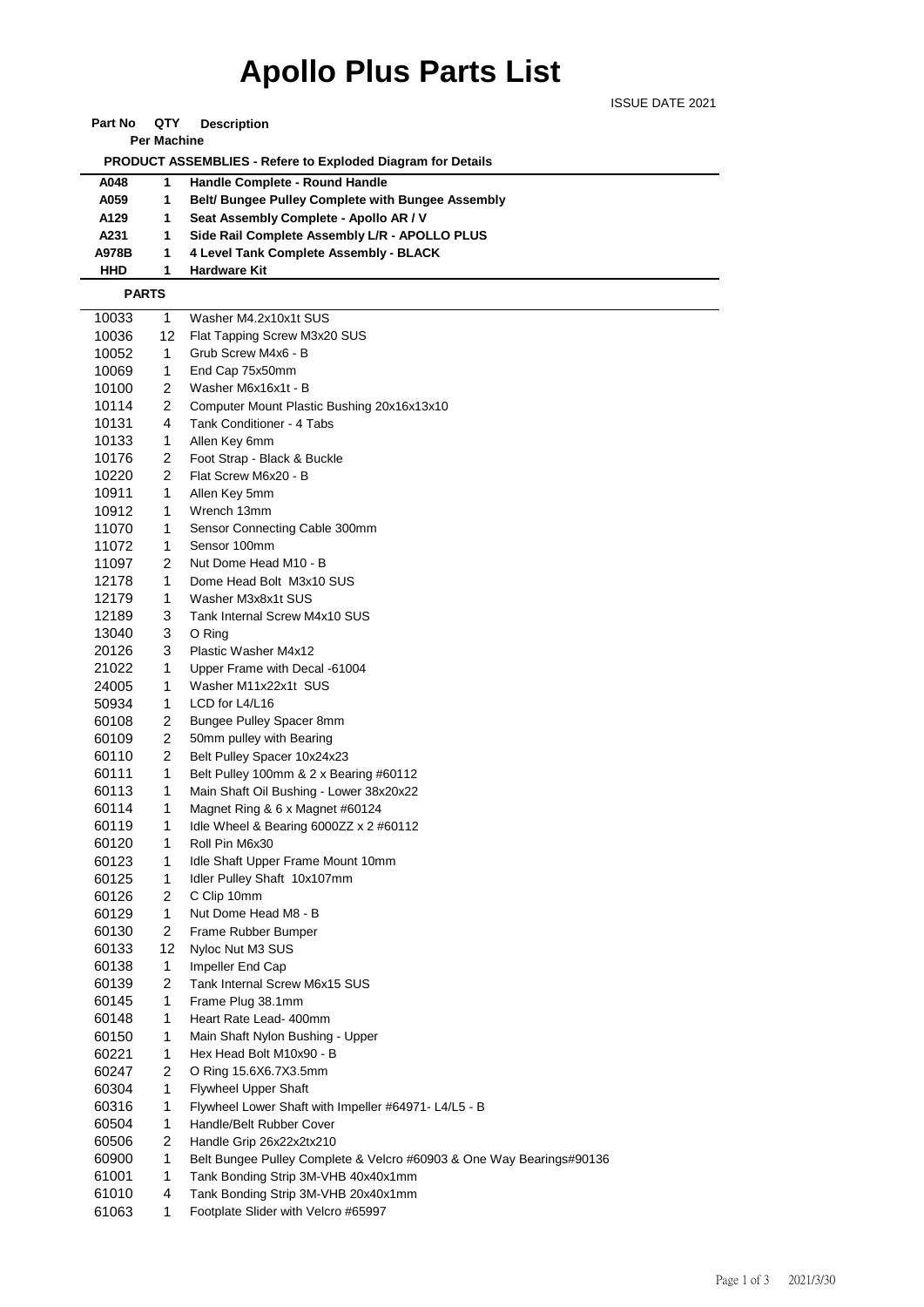| Part No            | QTY            | <b>Description</b>                                                              |  |  |
|--------------------|----------------|---------------------------------------------------------------------------------|--|--|
| <b>Per Machine</b> |                |                                                                                 |  |  |
| 61064              | 1              | Footplate Slider Base 120x111x22.8                                              |  |  |
| 61066              | 1              | Plastic Washer M5920.1x2T                                                       |  |  |
| 61228              | 1              | Dome Head Bolt M8x65 - B                                                        |  |  |
| 62002              | 1              | Siphon                                                                          |  |  |
| 62807              | 2              | Dome Head Bolt M8x15 - B                                                        |  |  |
| 62810              | 1              | Dome Head Bolt M8x35 - B                                                        |  |  |
| 62811              | 8              | Dome Head Bolt M8x45 - B                                                        |  |  |
| 62812              | 1              | Hex Head Bolt M6x15 - B                                                         |  |  |
| 62814              | 4              | Hex Head Bolt M4x20 - B                                                         |  |  |
| 62815              | 8              | Hex Head Bolt M6x20 - B                                                         |  |  |
| 62818              | 4              | Hex Head Bolt M8x160 - B                                                        |  |  |
| 62819              | 2              | Hex Head Bolt M8x60 - B                                                         |  |  |
| 62822              | 8              | Nut M8 - B                                                                      |  |  |
| 63132              | 12             | Allen Key Bolt-M3x20 - SUS                                                      |  |  |
| 63144              | 1              | Tank Plug for HS Tank                                                           |  |  |
| 63810              | 1              | Round Decal 80x40mm - FLUIDROWER - Black                                        |  |  |
| 64141              | 1              | Computer with USB - L4                                                          |  |  |
| 64983              | 1              | L4/L5 Tank Adjuster Outer Valve & Rubber Spacer #66974 & M6 Ball Plunger #66976 |  |  |
| 64986              | 1              | Adjuster Knob for Plus / V / XL - Black                                         |  |  |
| 64988              | 1              | L4/L5 Valve Base - Black                                                        |  |  |
| 65118              | 1              | Tank Large Ring Seal - Black 499x5.8 Black                                      |  |  |
| 65125              | 1              | Rubber End Cap - Main Frame                                                     |  |  |
| 65142              | $\overline{2}$ | Hex Head Bolt M8x15 - B                                                         |  |  |
| 65143              | $\overline{2}$ | Tank Strut bracket - Apollo/Apollo PRO                                          |  |  |
| 65693              | 4              | Dome Head Bolt M5x15 - B                                                        |  |  |
| 65702              | 4              | Seat Wheel                                                                      |  |  |
| 65820              | 1              | Bungee Hook Mount                                                               |  |  |
| 65918              | 1              | Dome Head Bolt M10x60 - B                                                       |  |  |
| 65921              | 24             | Washer M8.5x19x1.6t - B                                                         |  |  |
| 65923              | 1              | Bungee Hook End 8mm                                                             |  |  |
| 65924<br>65931     | 1<br>11        | Bungee Rope 8mm x 2230 & Inner Clip #65922                                      |  |  |
| 65935              | 2              | Nyloc Nut M8 - B                                                                |  |  |
| 65949              | 1              | Nyloc Nut M6 - B<br>Washer M10x21x2t - B                                        |  |  |
| 65980              | 1              | Lower Tank Shell with Decal #61006                                              |  |  |
| 65982              | 1              | Inner Reserve Tank Shell / AR                                                   |  |  |
| 66039              | 4              | Bumper                                                                          |  |  |
| 66055              | 2              | Velcro for Side Rail 20x345mm                                                   |  |  |
| 66056              | 4              | Bump Stop - Square 23x15x6.5                                                    |  |  |
| 66058              | 1              | Seat LS-E28 - for Dual Rail                                                     |  |  |
| 66059              | 4              | Seat Wheel Short Spacer 12.7x8.1x8.5 - B                                        |  |  |
| 66061              | 4              | Spacer 20x8x38                                                                  |  |  |
| 66062              | 2              | Spacer 12x8x209                                                                 |  |  |
| 66063              | 2              | Axle shaft 8mm                                                                  |  |  |
| 66064              | 4              | D7 Eclip                                                                        |  |  |
| 66065              | 4              | Spacer 12.7x8x17.5                                                              |  |  |
| 66066              | 4              | Shoulder Screw M6x15 - B                                                        |  |  |
| 66070              | 2              | <b>Transport Wheel</b>                                                          |  |  |
| 66074              | 12             | Dome Head Screw for Wood M3x15 - B                                              |  |  |
| 66257              | 1              | Rear Board - 268x115x23 - Apollo AR                                             |  |  |
| 66260              | 2              | Seat Frame - Apollo AR                                                          |  |  |
| 66323              | 4              | Seat Wheel 98A                                                                  |  |  |
| 66354              | 2              | Seat Runner                                                                     |  |  |
| 66972              | 1              | Double Lip Seal                                                                 |  |  |
| 66973              | 1              | Rubber Seal                                                                     |  |  |
| 66994              | 1              | L4 Tank Adjuster Inner Valve-Black                                              |  |  |
| 66997              | 1              | L4 Adjuster Knob Base with Decals #66995 - Black                                |  |  |
| 66989              | 1              | Shaft for Valve - L4                                                            |  |  |
| 66992              | 4              | Flat Tapping Screw M3x16 - SUS                                                  |  |  |
| 67981              | 1              | Upper Tank Shell - L4 Decal # 66959 & Double Lip Seal # 66972                   |  |  |
| 67988              | 1              | End Cap - Adjuster Knob                                                         |  |  |
| 90104              | $\overline{2}$ | Rubber Hook Cover 8mm x 50mm                                                    |  |  |